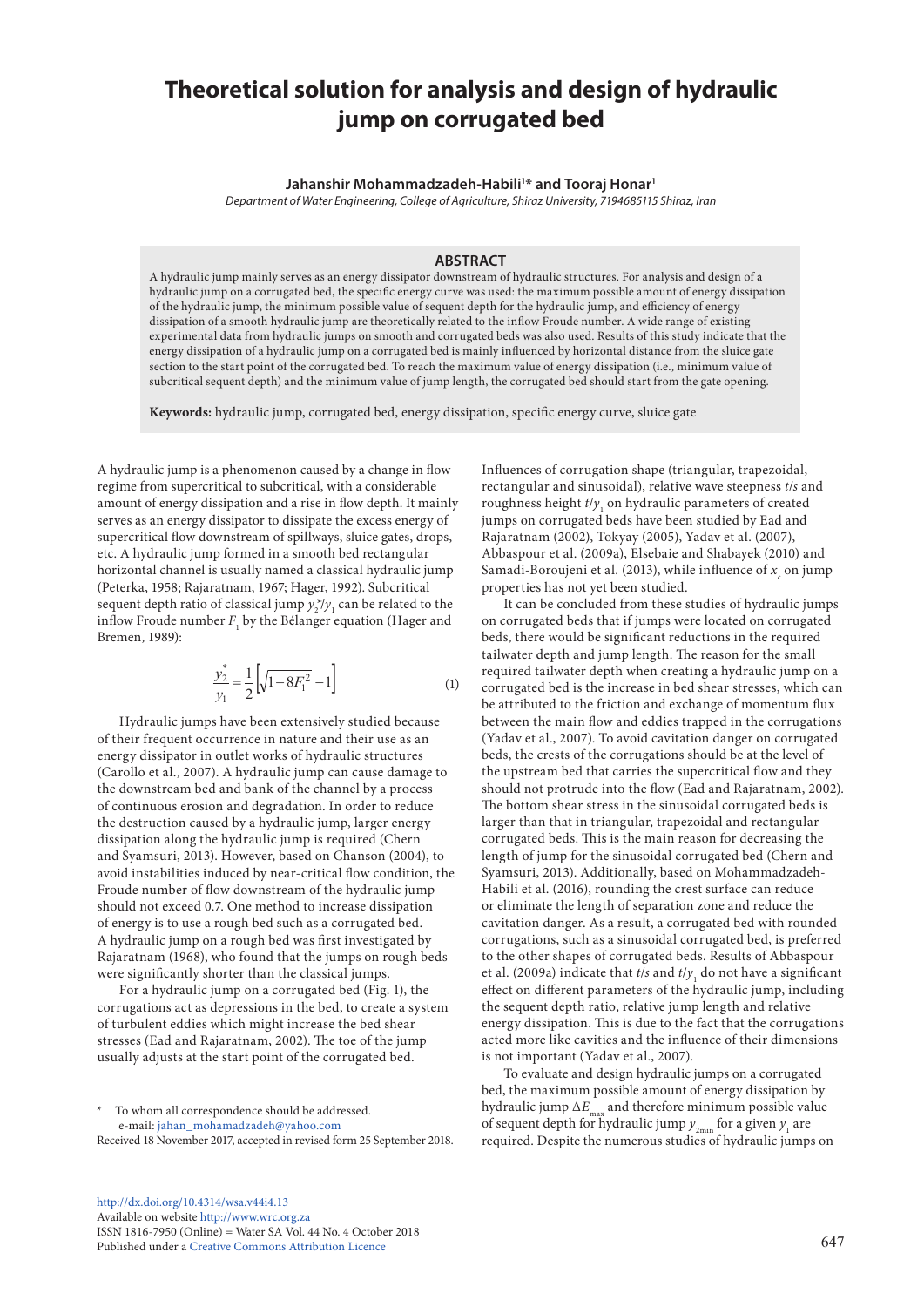



*Hydraulic jump on sinusoidal corrugated bed, t = the corrugation height from crest to trough; s = the wavelength of corrugations;* and  $x_c$  = horizontal distance from the sluice gate section to the start point of corrugated bea

corrugated beds, analytical expressions of  $\Delta E_{\text{max}}$  and  $y_{2\text{min}}$  have not yet been identified.

To study the effects of  $x_c$  on properties of hydraulic jumps on a corrugated bed, to determine the maximum possible amount of energy dissipation, to determine the minimum possible value of required tailwater depth achievable by using corrugated bed, and to determine the optimum value for sequent depth of hydraulic jump on corrugated bed, this study uses a wide range of existing experimental data from hydraulic jumps on smooth and corrugated beds. Experimental data are then analysed by using the specific energy curve.

# **MATERIAL AND METHODS**

# **Theoretical considerations**

To evaluate the performance of a hydraulic jump on a corrugated bed and to design the geometry of the corrugated bed, maximum possible amount of energy dissipation and minimum possible value for sequent depth are required. Based on the specific energy curve (Fig. 2), when the sequent depth of the hydraulic jump is equal to critical depth  $y_c$ , the maximum possible amount of energy dissipation and therefore the minimum possible value of sequent depth will be achieved. Using Fig. 2, the general equation for the relative maximum Using Fig. 2, the general equation for the relative maximum<br>possible amount of energy dissipation of a hydraulic jump can be expressed as:

$$
\frac{\Delta E_{\text{max}}}{E_1} = 1 - 1.5 \frac{y_c}{E_1}
$$
 (2)

Relative energy dissipation of the hydraulic jump is usually<br>expressed based on inflow Froude number  $F_1$ . To relate  $\Delta E_{\text{max}}/E_1$ 1 2 *E* Relative energy dissipation of the hydraulic jump is usually where  $E_{1}$  is the upstream specific energy of the hydraulic jump. to  $F_1$ , the definition of inflow Froude number  $F_1 = V_1 / (gy_1)^{1/2}$  is used and  $y_1$  is expressed as:

$$
E_1 = y_1 + \frac{V_1^2 y_1}{2gy_1} \Rightarrow y_1 = \frac{E_1}{1 + 0.5F_1^2}
$$
 (3)

As  $y_c^3 = q^2/g$ , flow depth *y* can also be related to  $y_c$  and Froude number *F* as: *E*

$$
F^{2} = \frac{V^{2}}{gy} = \frac{q^{2}}{gy^{3}} = \frac{y_{c}^{3}}{y^{3}} \Rightarrow y = y_{c} F^{-2/3}
$$
(4)



le amount of energy dissipation t<br>ΔE<sub><sub>max</sub> on specific energy curve</sub> rdentifying the total dissipated energy by classical fump <u>or "</u> and the<br>maximum possible amount of energy dissipation for hydraulic jump *Figure 2*<br>Identifying the total dissipated energy by classical jump ΔE\* and the *<sup>E</sup>* <sup>=</sup> <sup>−</sup>

where  $V$  is the mean velocity of flow;  $q$  is the discharge intensity; and *g* is the acceleration due to gravity. Eq. 4 is applicable for  $\frac{1}{2}$ relating  $y_1$  to  $F_1$  and also for relating  $y_2$  to  $F_2$ . Substituting  $y_1$  from Eq. 4 into Eq. 3 and simplifying,  $y_c/E_1$  is related to  $F_1$  as:  $\frac{1}{2}$  **mean velocity of flow:** *a* is the

$$
\frac{y_c}{E_1} = \frac{F_1^{2/3}}{1 + 0.5F_1^2}
$$
 (5)

 $\sim$   $\sim$ 

dissipation of the hydraulic jump is derived as: equation for the relative maximum possible amount of energy *E* Substituting  $y_c/E_1$  from Eq. 5 into Eq. 2, the general stion for the relative maximum possible amount of  $\overline{a}$ 

$$
\frac{\Delta E_{\text{max}}}{E_1} = 1 - \frac{1.5 F_1^{2/3}}{1 + 0.5 F_1^2}
$$
(6)

The relative energy dissipation of a classical (smooth) hydraulic jump can also be related to  $F_1$  as (Kim et al., 2015):  $\overline{1}$ .<br>energy dissipation

$$
\frac{\Delta E^*}{E_1} = \frac{\left(0.5\sqrt{1 + 8F_1^2} - 1.5\right)^3}{2\left(\sqrt{1 + 8F_1^2} - 1\right)\left(1 + 0.5F_1^2\right)}\tag{7}
$$

 $E_1 = 2(\sqrt{1+8F_1^2} - 1)(1+0.5F_1^2)$ <br>Defining the ratio of  $\Delta E/\Delta E_{\text{max}}$  as the efficiency of energy  $\lim_{\epsilon \to 0}$  or energy  $\frac{1}{2}$   $\frac{1}{2}$   $\frac{1}{2}$   $\frac{1}{2}$   $\frac{1}{2}$   $\frac{1}{2}$   $\frac{1}{2}$   $\frac{1}{2}$   $\frac{1}{2}$   $\frac{1}{2}$   $\frac{1}{2}$   $\frac{1}{2}$   $\frac{1}{2}$   $\frac{1}{2}$   $\frac{1}{2}$   $\frac{1}{2}$   $\frac{1}{2}$   $\frac{1}{2}$   $\frac{1}{2}$   $\frac{1}{2}$   $\frac{1}{2}$   $\frac{1}{2}$  <sup>1</sup> E Tatio of *EE/EE*<sub>max</sub> as the emetency of energy<br>hydraulic jump, efficiency of energy dissipatio *E*<br>
dissipation of hydraulic jump, efficiency of energy dissipation of<br>
dissipation of hydraulic jump, efficiency of energy dissipation of + − + −

[http://dx.doi.org/10.4314/wsa.v44i4.1](http://dx.doi.org/10.4314/wsa.v44i4.13)3 Available on website <http://www.wrc.org.za> *A*vanable on website http://www.wrc.org.za<br>ISSN 1816-7950 (Online) = Water SA Vol. 44 No. 4 October 2018 Published under a [Creative Commons Attribution Licence](https://creativecommons.org/licenses/by/4.0/) 648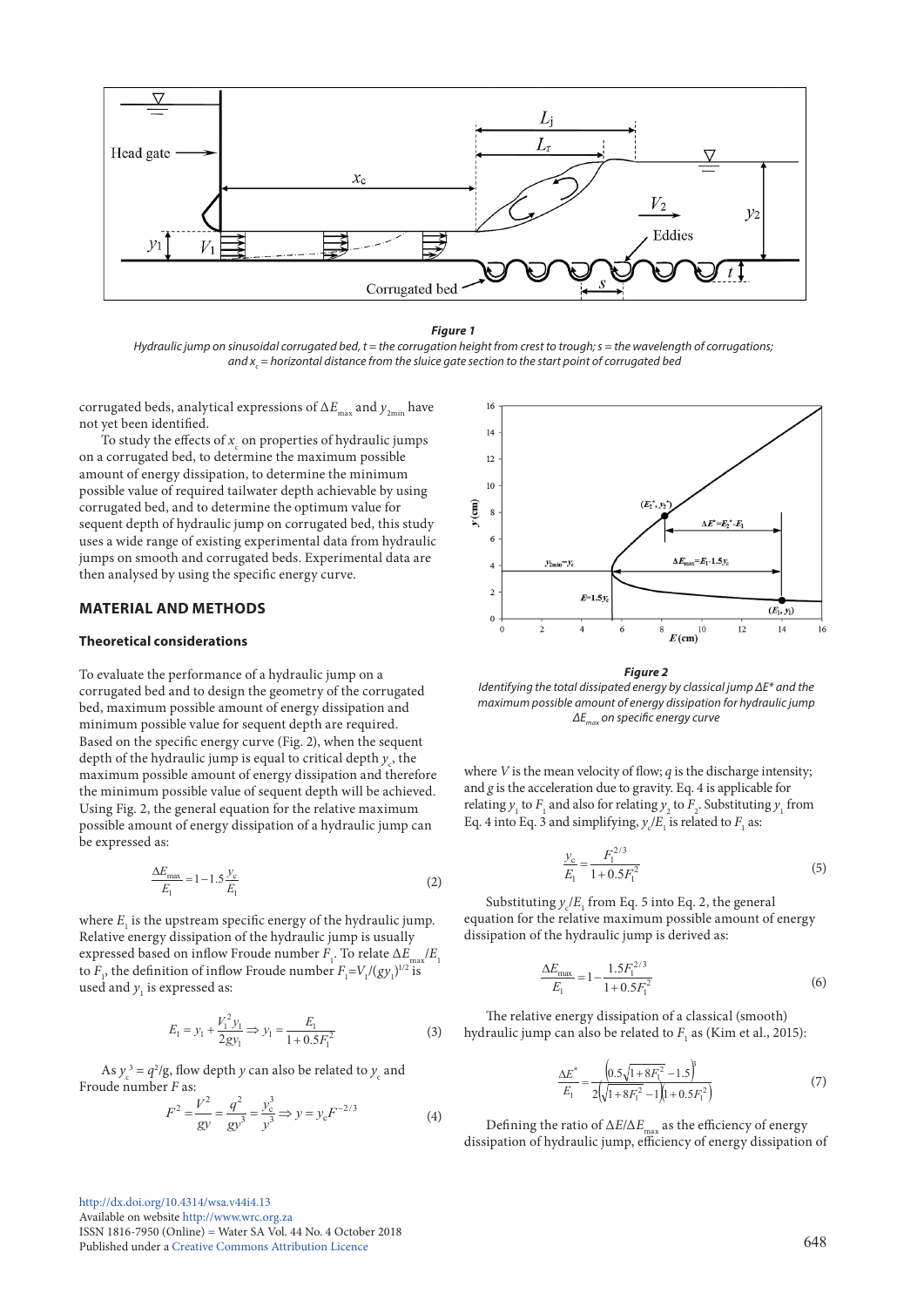smooth hydraulic jump  $\eta^*(\%)$  can be obtained by dividing both sides of Eq. 7 by Eq. 6 as:  $\int \eta$  (*70)* can be obtained  $\sum_{k} P_{k} = 6.88$  $(20)$  can be on *r* aulic jump *η*\*(%) can be obta:<br>7 by Eq. 6 as: *E*

$$
\eta^*(\%) = 100 \frac{\Delta E^*}{\Delta E_{\text{max}}} = 100 \frac{\left(0.5\sqrt{1+8F_1^2}-1.5\right)^3}{2\left(\sqrt{1+8F_1^2}-1\right)\left(1+0.5F_1^2-1.5F_1^{2/3}\right)}
$$
(8)

depth, both sides of Eq. 3 are divided by  $y_c$  and then inversed as:  $\frac{1}{2}$  illustra To obtain an equation for the minimum possible value of sequent<br>  $\frac{1}{2}$  To obtain an equation for the minimum possible value of sequent<br>  $\frac{1}{2}$  The both sides of Eq. 3 are divided by *y* and then inversed as:

$$
\frac{y_c}{y_1} = (y_c / E_1)(1 + 0.5F_1^2)
$$
\n(9)

Replacing  $y_{\rm c}/E_{\rm 1}$  from Eq. 5 into Eq. 9 and taking into Exeption  $y'_c/c_1$  from Eq. 5 and taking motion for the minimum account that  $y_{2min} = y_c$ , the general equation for the minimum  $y_{2min}$  *F<sub>2</sub>*, and general equation for the m<br>possible value of sequent depth for hydraulic jump is:<br> $y_{2min} = -2/3$  $\log y_c / E_1$  from Eq. 5 inte

$$
\frac{y_{2\min}}{y_1} = F_1^{2/3} \tag{10}
$$

Based on specific energy curve, increase in energy<br>instian laads to notustion in submitiaal sequent do dissipation leads to reduction in subcritical sequent depth of hydraulic jump. Due to the large energy dissipation, occurrence of near-critical flow downstream of a hydraulic jump on a same is observed to the state of the state of the cor<br> **COLOGY** CONTINUMENT CONTINUMENT OF THE STATE OF THE STATE OF THE STATE OF THE STATE OF THE STATE OF THE STAT of near-critical flow downstream of a hydraulic jump on a<br>corrugated bed is possible. Near-critical flows are characterized s corrugated bed is possible. Near-critical flows are characterized sinooth h<br>by a specific energy only slightly greater than the minimum inflow Fr specific energy and by a Froude number close to unity (i.e., 0.7 < *F* < 1.5 typically) (Chanson, 2004). Such flows are unstable and they should be avoided downstream of hydraulic structures, because any small change in bed elevation and roughness<br>induces a large variation of flow don't Civen these evrlor because any small change in bed elevation and rougnness<br>induces a large variation of flow depth. Given these explanations, reaching the maximum possible amount of energy dissipation 1 is not suitable. To avoid near-critical flow downstream of the hydraulic jump, the Froude number of downstream flow should be less than 0.7. As a result, the flow depth at  $F = 0.7$  can be be less than 0.7. As a result, the now depth at  $F = 0.7$  can be taken as an optimum value for sequent depth of hydraulic jump. Setting  $y = y_{2opt}$  and  $F = 0.7$ ,  $y_{2opt}$  is obtained from Eq. 4 as: *y*

$$
y_{2opt} = 1.27 y_c \tag{11}
$$

Dividing both sides of Eq. 11 by Eq. 4 and setting  $y = y_1$  and  $F = F_1$ ,  $y_{2opt}$  is related to  $F_1$  and  $y_1$  as:

$$
\frac{y_{2opt}}{y_1} = 1.27 F_1^{2/3}
$$
 (12)

## **Details of experimental data**

In this study, existing experimental data for hydraulic jumps on smooth and sinusoidal corrugated beds are used. Experiments for these studies were conducted on horizontal rectangular channels and hydraulic jumps were created downstream of the

Abbaspour et al. (2009a) and Elsebaie and Shabayek (2010). 1 illustrated in Fig. 1. Corrugation geometry and flow conditions vertical sluice gates. Experimental data for hydraulic jumps on a smooth bed are taken from Hager and Bremen (1989), Wu and Rajaratnam (1996), Abbaspour et al. (2009a) and Wang and Chanson (2015). Experimental data for hydraulic jumps on sinusoidal corrugated beds are also taken from Ead and Rajaratnam (2002), Tokyay (2005), Yadav et al. (2007), The flow channel section of the experiments in these studies is of the experimental data for hydraulic jumps on sinusoidal corrugated beds are also presented in Table 1.

## **RESULTS AND DISCUSSION**

In Fig. 3, the energy dissipation of hydraulic jumps on a sinusoidal corrugated bed is compared with that of corresponding jumps on a smooth bed (the curve of Eq. 7 and experimental data from Hager and Bremen, 1989; Wu and Rajaratnam, 1996; Abbaspour et al. (2009a); Wang and Chanson, 2015) and the curve of maximum possible limit of energy dissipation (the curve of Eq. 6).

( ) <sup>3</sup> <sup>2</sup> is observed between the energy dissipation data for a s are characterized sinooth hydraunc jump with the curve of Eq. 7. For si<br>the minimum inflow Froude numbers, energy dissipation of a jump 2 smooth hydraulic jump with the curve of Eq. 7. For similar As can be seen from Fig. 3, a very good agreement on a sinusoidal corrugated bed is greater than that on a smooth bed. Due to the large friction between the main flow with the channel bed and the transfer of momentum flux between the main flow and eddies trapped in the



#### *Figure 3*

*Energy dissipation of hydraulic jumps on a sinusoidal corrugated bed compared to those of corresponding jumps on a smooth bed and the maximum possible limit of energy dissipation.*

| <b>TABLE 1</b><br>Geometry and test conditions for hydraulic jumps on sinusoidal corrugated bed |              |                   |               |              |
|-------------------------------------------------------------------------------------------------|--------------|-------------------|---------------|--------------|
| Reference                                                                                       | $x_{c}$ (cm) | t/s               | t/y           |              |
| Ead and Rajaratnam (2002)                                                                       | 2            | 0.191 and 0.324   | $0.26 - 0.51$ | $4.0 - 10.0$ |
| Tokyay (2005)                                                                                   | 343          | $0.20$ and $0.26$ | $0.6 - 1.2$   | $5.3 - 12.3$ |
| Yadav et al. (2007)                                                                             | 2            | $0.107 - 0.583$   | $0.02 - 0.76$ | $1.8 - 7.0$  |
| Abbaspour et al. (2009a)                                                                        | $200*$       | $0.286 - 0.625$   | $0.32 - 1.67$ | $3.6 - 8.6$  |
| Elsebaie and Shabayek (2010)                                                                    | $\mathbf{0}$ | 0.277             | 0.36 and 0.72 | $3.0 - 7.5$  |

*\*This distance is cited by Abbaspour et al. (2009b)*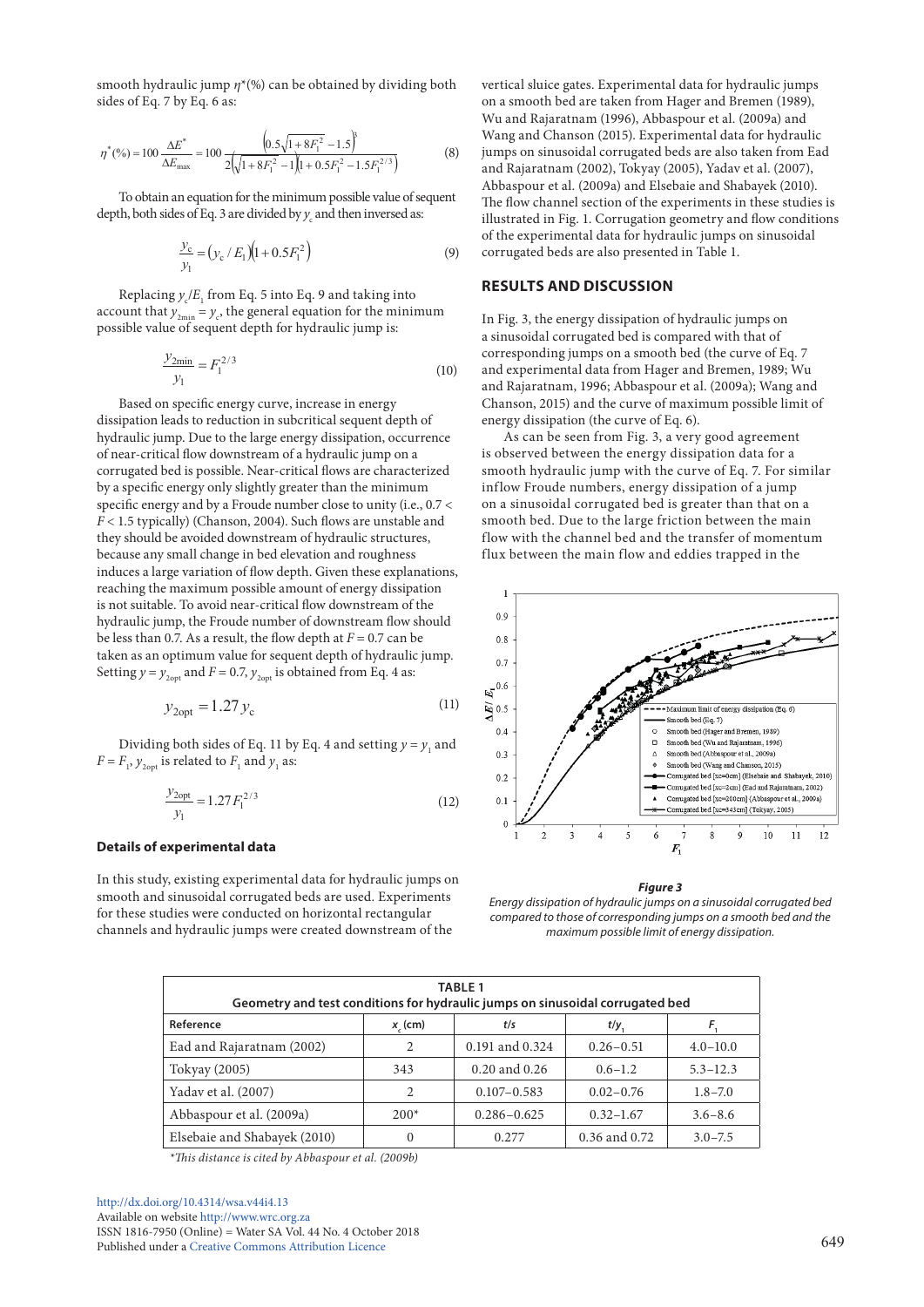corrugations, energy dissipation of a jump on a corrugated bed is larger than that on a smooth bed. For similar values of *F*<sup>1</sup> , relative energy dissipation for a hydraulic jump on a sinusoidal corrugated bed is mainly influenced by  $x_c$ . With reducing  $x_c$ ,  $\Delta E/E_1$  increases and the approximately maximum possible amount of energy dissipation is achieved when  $x_c = 0$  cm (data from Elsebaie and Shabayek, 2010). As presented in Table 1, wave steepness value of corrugated bed *t/s*, relative roughness height *t/y*<sub>1</sub> and inflow Froude number *F*<sup>1</sup> of experimental data from hydraulic jumps on a sinusoidal corrugated bed are approximately in the same ranges. The main difference between the experimental data is the horizontal distance from the sluice gate section to the start point of corrugated bed  $x_c$ . In the experimental method of Elsebaie and Shabayek (2010), the corrugated bed started from the gate section. Based on Resch et al. (1976), the maximum velocity on the bed surface of supercritical flow downstream of gates occurs at the gate section. With increasing  $x_{\text{c}}$  from zero, velocity at the bed surface becomes equal to zero and in the vicinity of the bed surface velocity reduces (refer to Fig. 1). For  $x_c = 0$ , the larger velocity at the bed surface leads to larger momentum exchange between the main flow and eddies trapped in corrugations. Therefore, starting the corrugated bed from the gate section leads to maximum energy dissipation.

In Fig. 4, the sequent flow depth ratio for hydraulic jumps on a sinusoidal corrugated bed is compared with those of corresponding jumps on a smooth bed (the curve of Eq. 1 and experimental data from Hager and Bremen, 1989; Wu and Rajaratnam, 1996; Wang and Chanson, 2015), the curve of minimum limit of sequent flow depth ratio (the curve of Eq. 10) and the curve of optimum value for sequent depth ratio (the curve of Eq. 12).

It follows from Fig. 4 that for similar inflow Froude numbers, the sequent depth ratio for hydraulic jumps on a sinusoidal corrugated bed is smaller than that on a smooth bed. Based on the specific energy curve (Fig. 2), increase in energy dissipation leads to a reduction in sequent flow depth of hydraulic jump. For similar values of  $F_{1}$ , sequent flow depth ratio  $y_2/y_1$  for a hydraulic jump on a sinusoidal corrugated bed is mainly influenced by  $x_c$ . As a result of  $x_c$  having the same value, the sequent depth ratio data from Ead and Rajaratnam (2002) and Yadav et al. (2007) can accurately be fitted by a single curve. With reducing xc,  $y_2/y_1$  reduces. For  $x_c = 0$  (data from Elsebaie and Shabayek, 2010), sequent flow depth ratio data are approximately fitted along the curve of Eq. 12. Due to the large energy dissipation, some data points are placed in the near-critical flow region. To avoid near-critical flows, normal depth of flow downstream of the corrugated bed should be equal to or slightly larger than  $y_{2\text{otp}}$ .

Figure 5 shows the efficiency of energy dissipation  $\eta$ <sup>(%)</sup> of hydraulic jumps on smooth and sinusoidal corrugated beds against inflow Froude number  $F_{1}$ . Efficiency of energy dissipation from largest to smallest is observed as follows: (i) approximately 100% efficiency of energy dissipation on a sinusoidal corrugated bed when  $x_c = 0$  cm; (ii) a sinusoidal corrugated bed when  $x_c = 2$  cm; (iii) a sinusoidal corrugated bed when  $x_c = 200$  and 343cm; and (iv) a smooth bed.

In Fig. 6, the relative jump length  $L_j / y_2^*$  of hydraulic jumps on a sinusoidal corrugated bed is compared with that of corresponding jumps on a smooth bed. For similar inflow Froude numbers, the length of a created jump on a sinusoidal corrugated bed is significantly smaller than that on a smooth bed. Minimum length of jump occurs on a sinusoidal corrugated



#### *Figure 4*

*Sequent flow depth ratio for hydraulic jumps on a sinusoidal corrugated bed compared to those of corresponding jumps on a smooth bed, the optimum value of sequent flow depth ratio and the minimum limit of sequent flow depth ratio*



*Figure 5 Efficiency of energy dissipation of hydraulic jumps on a sinusoidal corrugated bed compared to that of corresponding jumps on a smooth bed*



#### *Figure 6*

*Comparison of relative jump length of hydraulic jumps on a sinusoidal corrugated bed with that of corresponding jumps on a smooth bed*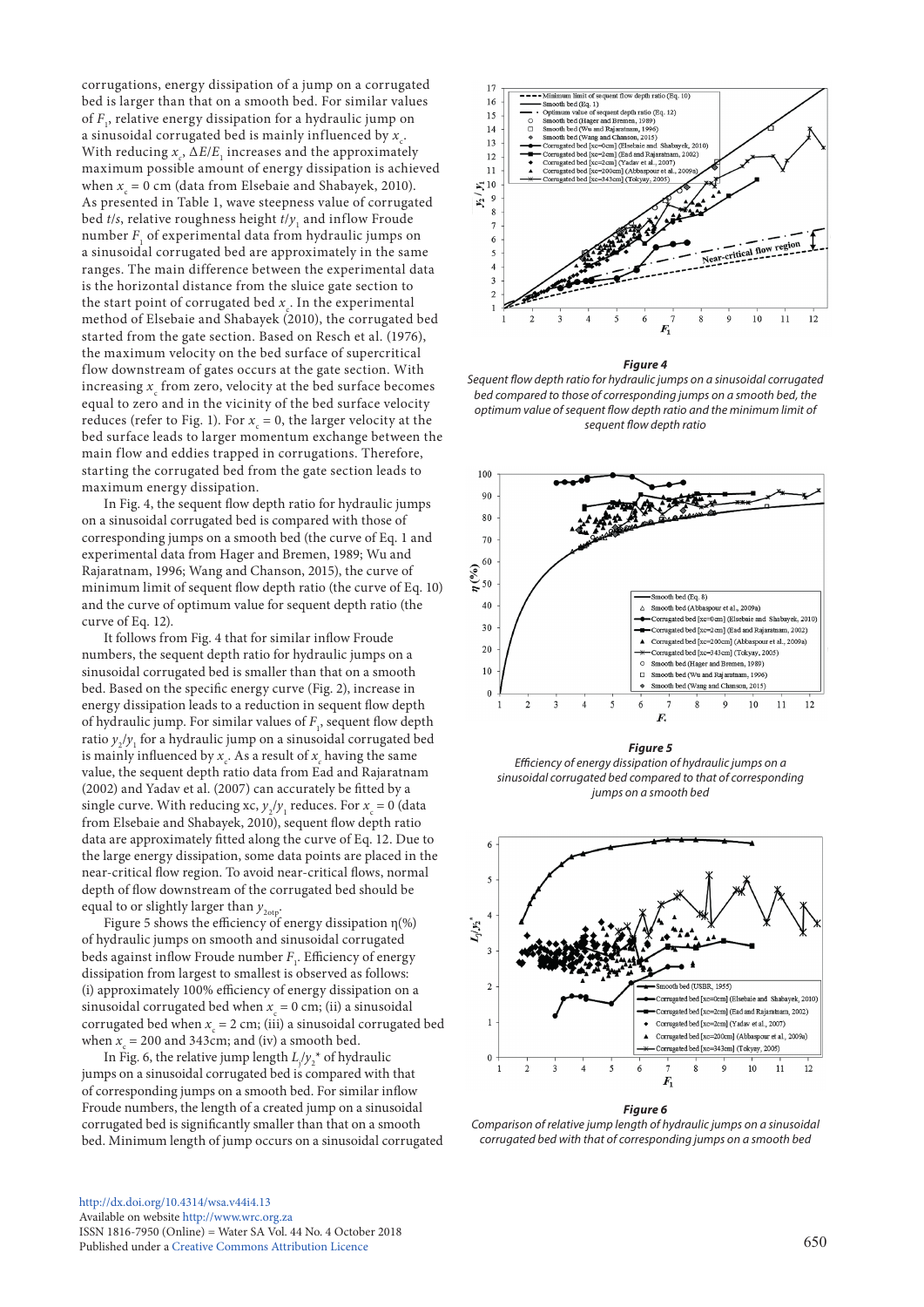bed when  $x_c$  = 0 cm (data from Elsebaie and Shabayek, 2010). In this case, the jump length is smaller than  $2.55y_2^*$ .

In the experimental setup of Ead and Rajaratnam (2002) and Elsebaie and Shabayek (2010), variation of flow depth along the length of supercritical flow is eliminated by rounding the gate edge (see Fig. 1). Experimental data of Wang and Chanson (2015) validates that this measure leads to uniform flow depth before the jump. When supercritical flow exits under a sluice gate with a sharp edge, a contraction section will occur just below the gate and after that supercritical flow depth will gradually increase. The maximum value of  $F_1$  will occur at the contraction section. When  $x_c$  is large, as in the work of Tokyay (2005) and Abbaspour et al. (2009), the depth of the supercritical stream at the start of the jump will be larger than that just below the gate. As a result, for hydraulic jumps adownstream of sharp-edged gates,  $F_1$  is dependent on  $x_c$ . Due to negligible energy loss, the specific energy along supercritical flow before the jump  $E_{1}$  and therefore relative critical depth  $y_c/E_{1}$  are approximate constant values. Therefore, unlike  $F_1$ ,  $y_c$ / $E_1$  is not significantly influenced by  $x_c$ . For analysis of energy dissipation on labyrinth weirs,  $y_c/E_1$  is also used by Mohammadzadeh-Habili et al. (2018). Using the available experimental data in the literature, the relative energy dissipation of hydraulic jumps on smooth and sinusoidal corrugated beds is shown against the relative critical depth (Fig. 7). For comparison, maximum limit of energy dissipation (Eq. 2) is also plotted in Fig. 7. The curve of relative energy dissipation of a hydraulic jump on a smooth bed is also plotted by combining Eq. 5 with Eq. 7.

It follows from Fig. 7 that starting the corrugated bed from the gate section  $(x_c = 0)$  leads to the maximum value of energy dissipation. For similar values of  $F_{\rm p}$  relative energy dissipation of hydraulic jump on a sinusoidal corrugated bed is larger than that of corresponding jumps on a smooth bed. Additionally, for hydraulic jumps on sinusoidal corrugated bed, Δ*E*/*E*<sup>1</sup> increases with decrease in  $x_c$ . These results validate the results of Figs 3 through 5.



*Figure 7 Relative energy dissipation data of hydraulic jumps on smooth and sinusoidal corrugated beds against the relative critical depth (ΔE/E<sub>1</sub> versus y /E<sub>1</sub>)* 

[http://dx.doi.org/10.4314/wsa.v44i4.](http://dx.doi.org/10.4314/wsa.v44i4.13)13 Available on website<http://www.wrc.org.za> ISSN 1816-7950 (Online) = Water SA Vol. 44 No. 4 October 2018 Published under a [Creative Commons Attribution Licence](https://creativecommons.org/licenses/by/4.0/) 651

## **CONCLUSIONS**

Using the specific energy curve, the relative maximum possible amount of energy dissipation of a hydraulic jump and the minimum possible value of sequent flow depth ratio for a hydraulic jump are theoretically related to the inflow Froude number. Using the obtained equations and existing experimental data in the literature, the performance of hydraulic jumps on sinusoidal corrugated bed has been evaluated. Results indicated that energy dissipation, sequent flow depth and jump length of hydraulic jumps on corrugated beds are mainly influenced by the horizontal distance from the head gate opening to the start point of the corrugation bed  $x_c$ . For large values of  $x_c$ , the influence of a corrugated bed on increasing the energy dissipation and therefore reducing the sequent flow depth of a hydraulic jump is not very great, while for  $x_c = 0$ , the maximum value of energy dissipation and therefore the minimum value of sequent flow depth can be achieved. Additionally, starting the corrugated bed from the head gate section stabilizes the situation of the initial depth of the hydraulic jump at the gate opening. To avoid near-critical flows, normal depth of flow downstream of the corrugated bed should be equal to or slightly greater than  $1.27y_c$ . The results obtained from the present study are useful for the design of corrugated bed geometry.

### **REFERENCES**

- ABBASPOUR A, DALIR A, FARSADIZADEH D and SADRADDINI A (2009a) Effect of sinusoidal corrugated bed on hydraulic jump characteristics. J. Hydro-Environ. Res. 3 109–117. [https://doi.](https://doi.org/10.1016/j.jher.2009.05.003) [org/10.1016/j.jher.2009.05.003](https://doi.org/10.1016/j.jher.2009.05.003)
- ABBASPOUR A, DALIR A, FARSADIZADEH D and SADRADDINI A (2009b) Effect of sinusoidal corrugated bed on hydraulic jump characteristics. J. Water Soil Sci. 19 (1) 13–26 (in Persian).
- CAROLLO F, FERRO V and PAMPALONE V (2007) Hydraulic jumps on rough beds. J. Hydraul. Eng. 133 (9) 989–999. [https://doi.](https://doi.org/10.1061) [org/10.1061](https://doi.org/10.1061)/(ASCE)0733-9429(2007)133:9(989)
- CHANSON H (2004) The Hydraulics of Open Channel Flows: An Introduction. Butterworth-Heinemann, Oxford, UK.
- CHERN M and SYAMSURI S (2013) Effect of corrugated bed on hydraulic jump characteristic using SPH method. J. Hydraul. Eng. 139 (2) 221–232. [https://doi.org/10.1061/](https://doi.org/10.1061)(ASCE) HY.1943-7900.0000618
- EAD S and RAJARATNAM N (2002) Hydraulic jumps on corrugated beds. J. Hydraul. Eng. 128 (7) 656–663. <https://doi.org/10.1061>/ (ASCE)0733-9429(2002)128:7(656)
- ELSEBAIE I and SHABAYEK S (2010) Formation of hydraulic jumps on corrugated beds. Int. J. Civ. Environ. Eng. 10 (1) 40–54.
- HAGER W (1992) Energy Dissipators and Hydraulic Jump. Kluwer Academic, Dordrecht. [https://doi.org/10.1007/978-](https://doi.org/10.1007/978)94-015-8048-9
- HAGER W and BREMEN R (1989) Classical hydraulic jump: sequent depths. J. Hydrol. Res. 27 (5) 565–585. [https://doi.](https://doi.org/10.1080/00221688909499111) [org/10.1080/00221688909499111](https://doi.org/10.1080/00221688909499111)
- KIM Y, CHOI G, PARK H and BYEON S (2015) Hydraulic jump and energy dissipation with sluice gate. Water 7 (9) 5115–5133. [https://](https://doi.org/10.3390/w7095115) [doi.org/10.3390/w7095115](https://doi.org/10.3390/w7095115)
- MOHAMMADZADEH-HABILI J, HEIDARPOUR M and HAGHIABI A (2016) Comparison the hydraulic characteristics of finite crest length weir with quarter-circular crested weir. Flow Measur. Instrum. 52 77–82. [https://doi.org/10.1016/j.](https://doi.org/10.1016/j.flowmeasinst.2016.09.009) [flowmeasinst.2016.09.009](https://doi.org/10.1016/j.flowmeasinst.2016.09.009)
- MOHAMMADZADEH-HABILI J, HEIDARPOUR M and SAMIEE S (2018) Study of energy dissipation and downstream flow regime of labyrinth weirs. Iran. J. Sci. Technol. Trans. Civ. Eng. 42 111–119. [https://doi.org/10.1007/s40996-](https://doi.org/10.1007/s40996)017-0088-6
- PETERKA A (1958) Hydraulic design of stilling basins and energy dissipators. Engineering Monograph No. 25, U.S. Bureau of Reclamation, Denver.